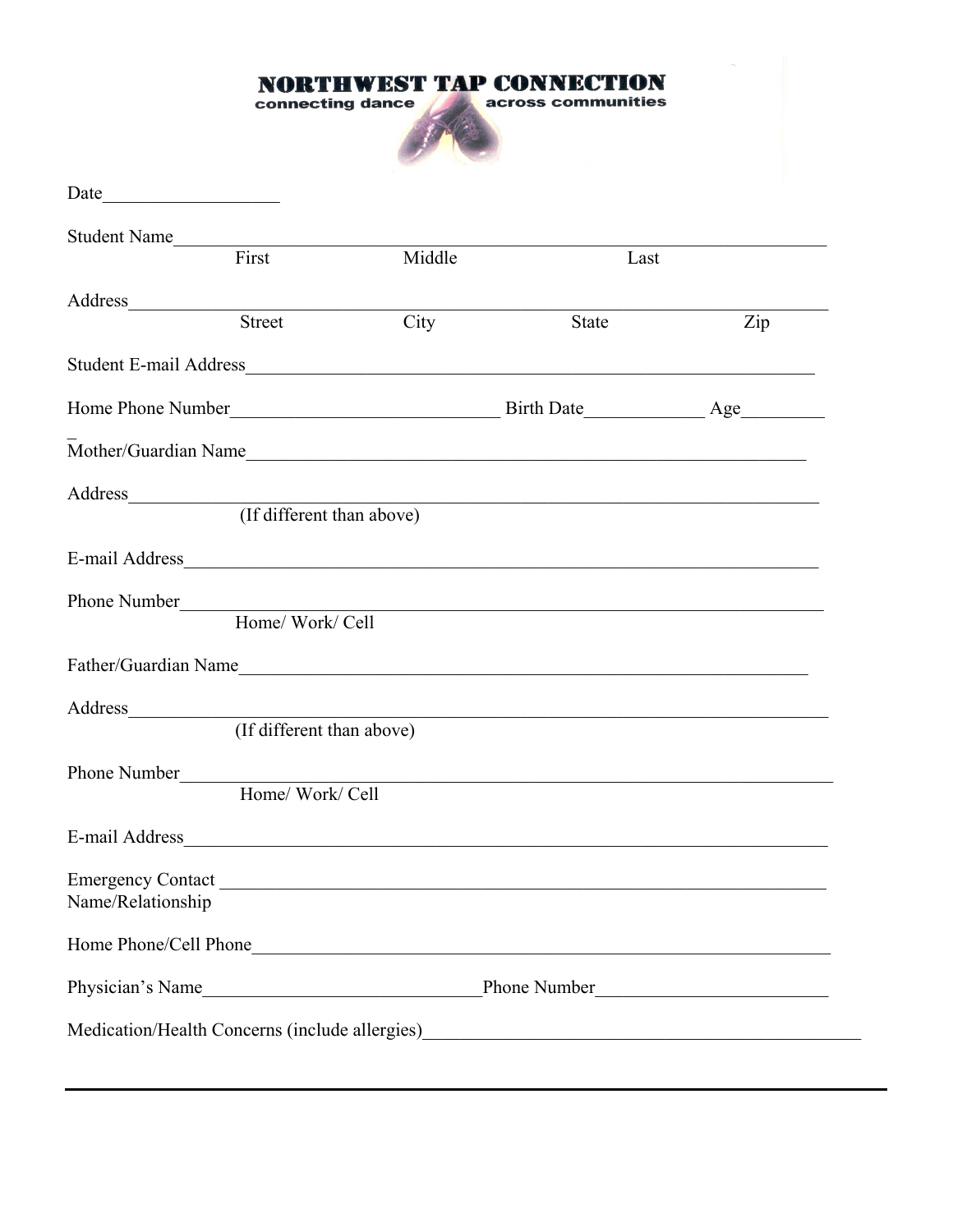

Page 2 of 5

Student Name<br>First

Middle Last

## **SESSIONS:**

| <b>Fall Session</b>   | September thru December, 2019 |
|-----------------------|-------------------------------|
| <b>Winter Session</b> | January thru March, 2020      |
| <b>Spring Session</b> | April thru June, 2020         |
| <b>Summer Session</b> | July, 2020                    |
|                       |                               |

### **FINANCIAL AGREEMENT:**

Northwest Tap Connection Session tuition is due at the time of registration and subsequently the first day of each session. Monthly payments are due on the 5<sup>th</sup> of each month. Tuition is not prorated regardless of attendance. Close the Gap Discount has been applied to each additional class per week.

| <b>Yearly Registration:</b>    |                                                                     |
|--------------------------------|---------------------------------------------------------------------|
|                                | \$40.00 Yearly Academic Registration fee per student                |
|                                | \$50.00 Yearly Academic Registration fee per NTC Company Member     |
| <b>Session Tuition:</b>        |                                                                     |
|                                | \$120.00 per Session for one hour class per week                    |
|                                | \$180.00 per Session for one 1.5 hour class per week                |
| <b>Close the Gap Discount:</b> |                                                                     |
|                                | \$90.00 per Session for each additional one hour class per week     |
|                                | \$150.00 per Session for each additional 1.5 hour class per week    |
| <b>Family Discount:</b>        |                                                                     |
|                                | \$10.00 Discount for the $2nd$ student of the same household.       |
| <b>Fees:</b>                   |                                                                     |
|                                | \$10.00 Processing Fee for all accounts paid monthly                |
|                                | \$35.00 NSF Fee for all returned checks                             |
|                                | \$15.00 Late Fee for payments received after the $5th$ of the month |
|                                | \$15.00 for every 15 minutes for Late Pick-up of Students           |

For official use by Northwest Tap Connection only

# □ Household Discount

Please check the appropriate payment plan:

| Monthly Fee | <b>Session Fee</b> |
|-------------|--------------------|
| fap         | Modern             |
| House       | $\Box$ Hip Hop     |
| African     | $\Box$ Company     |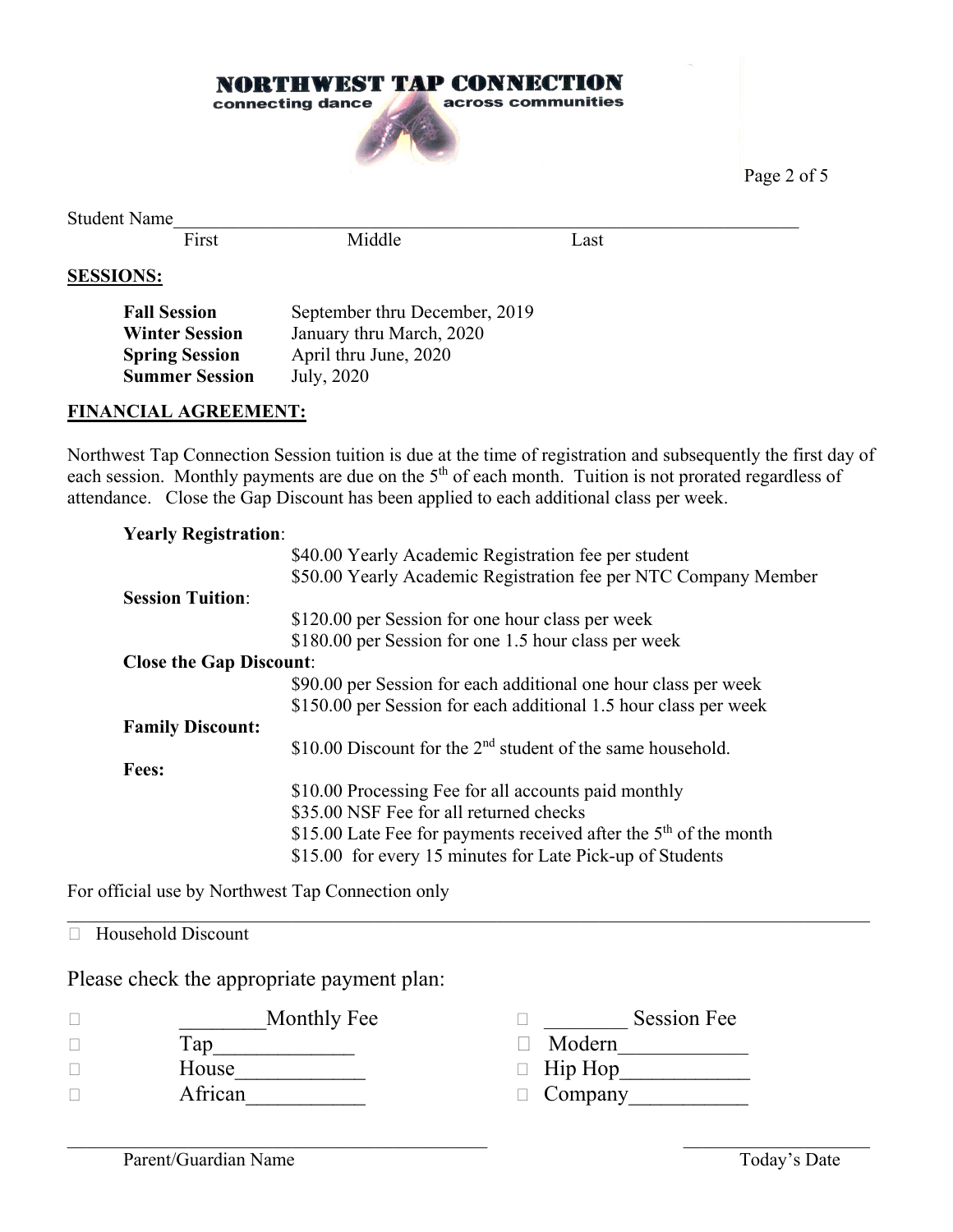|                     |       | <b>NORTHWEST TAP CONNECTION</b><br>connecting dance | across communities |             |
|---------------------|-------|-----------------------------------------------------|--------------------|-------------|
|                     |       |                                                     |                    | Page 3 of 5 |
| <b>Student Name</b> |       |                                                     |                    |             |
|                     | First | Middle                                              | Last               |             |

# **COMMITMENT TO ATTEND CLASS:**

In order to get the full benefit of dance instruction, students should consistently attend class, and be on time. Warm-up prior to the start of class is essential in the prevention of injuries. Students who arrive fifteen minutes or more after the start of class will not be allowed to participate. They are welcome to sit and observe the class.

## **CODE OF CONDUCT:**

Northwest Tap Connection is committed to enriching the lives of all students through dance and life building skills. The philosophy of **Choices, Options and Consequences** is incorporated in all dance curriculums taught at the studio. Students are encouraged to be responsible for the Choices, Options and Consequences of both positive and negative behaviors as a representative of the studio. Defining the difference between Reputation and Integrity is woven into the curriculum.

Consequences for both positive and negative behaviors are discussed with students, parents and the Program Director.

#### **Yearly Performances:**

Northwest Tap Connection sponsors two all-studio performances each year – Winter and Spring. Participation is voluntary. Final show date is pending approval by Seattle School District. The following Participation Fees are required for each of the yearly performances if the student decides to participate. Students are allowed to participate in a total of four (4) pieces. An additional \$25

\$50.00 Costume Fee if performing in one dance \$75.00 Costume Fee if performing in two or three dances \$100.00 Costume Fee if performing in four dances \$128.00 Participation Fee (Each household receives 8 \$16.00 Tickets)

Performance Participation Fees Due Dates

Winter Costume & Participation Fee is due October 12, 2019 Spring Costume & Participation Fee is due March 28, 2020

Performance Schedule

Tech Rehearsals 6:30 – 9:30 pm Thursday and Friday prior to the day of the show

Show Call Times 12:00 pm for Matinee Performance 4:30 pm for the Evening Performance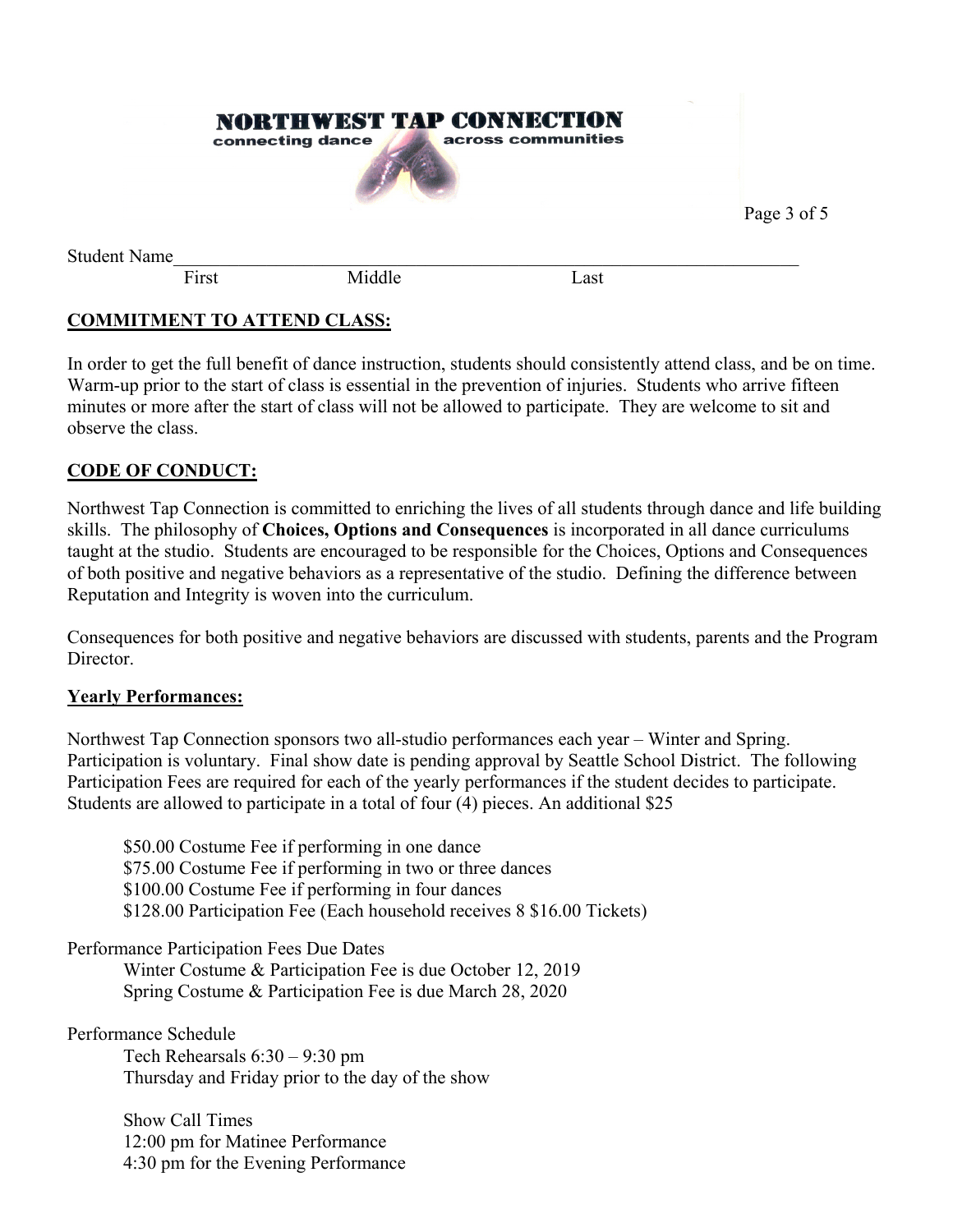

# **WAIVER OF LIABILITY**

I/We, the undersigned parent(s) or legal guardian(s) of  $\blacksquare$ , understand that dance requires physical exertion. It is my/our responsibility to consult with a physician before his/her participation in dance classes, productions, programs or workshops

Page 4 of 5

### **Medical & Dental Treatment**

I hereby give permission that my child may be given emergency treatment including First Aid and CPR by a qualified staff member of Northwest Tap. I also give permission for myself/or my child to be transported by ambulance, treated by aid car personnel, and/or transported to an emergency center for treatment. I further authorize and consent to the medical, dental, surgical and hospital care treatment and procedures to be performed for my child or myself by a licensed physician or hospital selected by Northwest Tap staff when deemed immediately necessary by the physician to safeguard my child's health. I waive my right of informed consent to such treatment. I certify that the above information is true and correct.

I/We hereby release and hold harmless Northwest Tap Connection, associations, any faculty, employee or volunteer for any liability, including without limitation, injuries sustained or illnesses contracted while a student of Northwest Tap Connection. In the event any such claim is brought, I agree to defend and indemnify Northwest Tap Connection, its staff and volunteers.

## **VIDEO/PHOTOGRAPHS** Please check one box

 $\Box$  I/We give my/our permission for Northwest Tap Connection to take photos, videos or other recordings of my child to promote Northwest Tap Connection.

 $\Box$  I/We do not give my/our permission for Northwest Tap Connection to take photos, videos or other recordings to promote Northwest Tap Connection.

## **TRANSPORTATION SAFETY AGREEMENT (STUDENTS UNDER THE AGE OF 18)**

It is the policy of Northwest Tap Connection that all students must be picked up by their parents/guardian or an authorized person prior to 15 minutes after the completion of their scheduled class. An additional fee of \$15.00 for each 15 minutes will be billed for students not picked up on time. A signed note authorizing your child to leave with someone not listed on the authorized list must be presented to the office prior to the start of class. Please initial below if your child is authorized to leave Northwest Tap Connection Studio during break and/or at the conclusion of their last scheduled class without a parent/guardian or authorized person.

I/We give my/our permission for the leave Northwest Tap Connection Studio without a parent/guardian or authorized person.